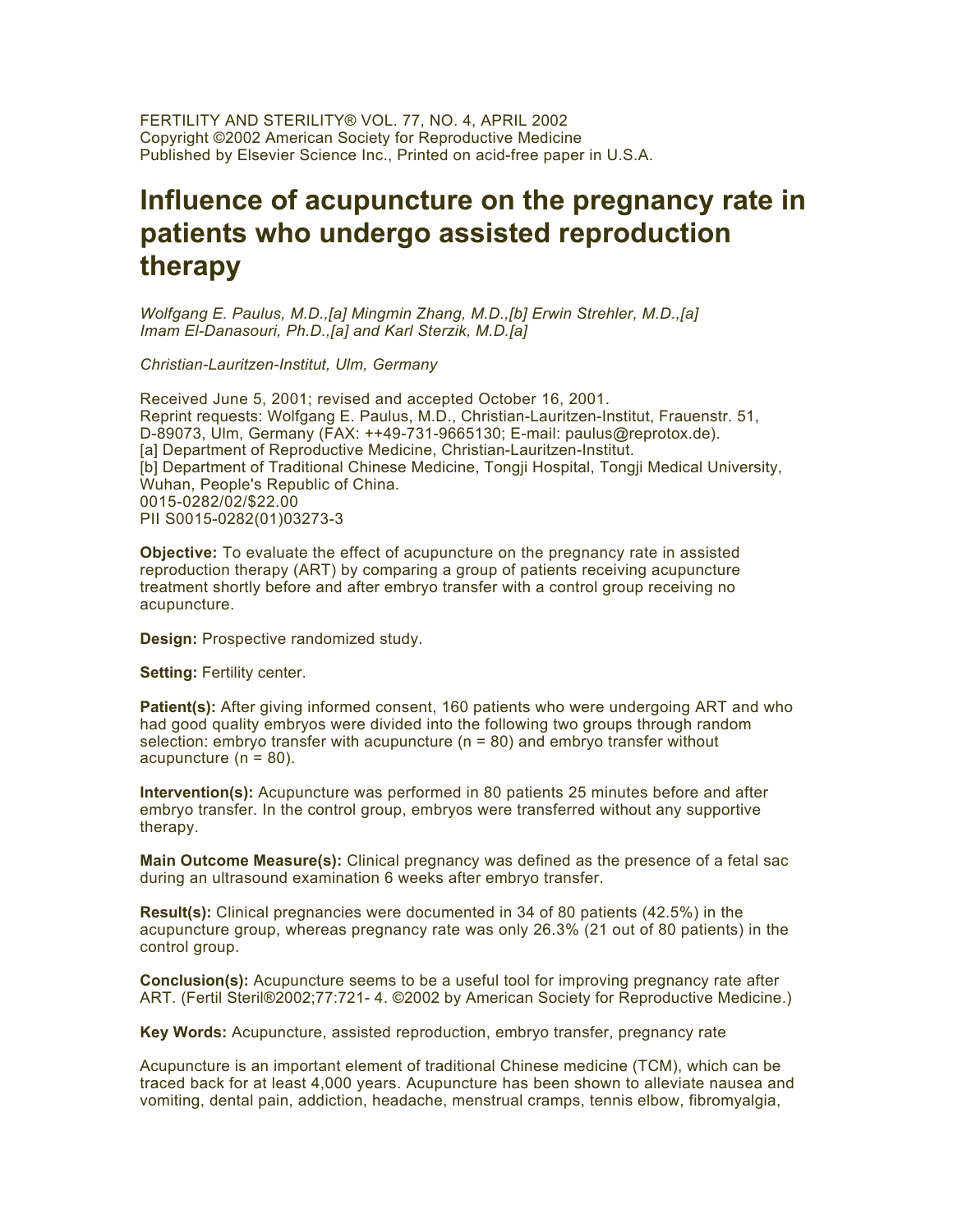myofascial pain, osteoarthritis, carpal tunnel syndrome, and asthma. Both physiologic and psychological benefits of acupuncture have been scientifically demonstrated in recent years.

However, so far there have been only a few serious trials concerning the use of acupuncture in reproductive medicine. Publications focus primarily on acupuncture therapy for male infertility (1, 2). Electroacupuncture may reduce blood flow impedance in the uterine arteries of infertile women (3). A positive impact of electroacupuncture on endocrinologic parameters and ovulation in women with polycystic ovary syndrome has been demonstrated (4). In addition, auricular acupuncture was successfully used in the treatment of female infertility (5). In the present study, we chose acupuncture points that relax the uterus according to the principles of TCM. Because acupuncture influences the autonomic nervous system, such treatment should optimize endometrial receptivity (6). Our main objective was to evaluate whether acupuncture accompanying embryo transfer increases clinical pregnancy rate.

## **Materials and Methods**

This study was a prospective randomized trial at the Christian-Lauritzen-Institut in Ulm, Germany. It was approved by the ethics committee of the University of Ulm. A total of 160 healthy women undergoing treatment with in vitro fertilization (IVF; n = 101) or intracytoplasmic sperm injection (ICSI; n = 59) were recruited into the study. The age of the patients ranged from 21 to 43 (mean age: 32.5 = 4.0 years). The cause of infertility was the same for both groups (Table 1). Only patients with good embryo quality were included in the study. Using a computerized randomization method, patients were assigned into either the acupuncture group or the control group.

#### **Table 1**

Descriptive data on acupuncture and control group (mean  $\pm$  SD or total number).

|                                                                         | Control group    | Acupuncture group | <b>Statistics</b> |
|-------------------------------------------------------------------------|------------------|-------------------|-------------------|
|                                                                         | $(n = 80)$       | $(n = 80)$        | <b>Statistics</b> |
|                                                                         |                  |                   |                   |
| Age of patients (years)                                                 | $32.1 \pm 3.9$   | $32.8 \pm 4.1$    | <b>NS</b>         |
| No. of previous cycles                                                  | $2.0 \pm 2.0$    | $2.1 \pm 2.1$     | <b>NS</b>         |
| No. of transferred<br>embryos                                           | $2.1 \pm 0.5$    | $2.2 \pm 0.5$     | <b>NS</b>         |
| IVF(n)                                                                  | 54               | 47                | <b>NS</b>         |
| ICSI(n)                                                                 | 26               | 33                | <b>NS</b>         |
| No. of cycles with male<br>factor infertility                           | 46               | 47                | <b>NS</b>         |
| No. of cycles with tubal<br>disease                                     | 21               | 22                | <b>NS</b>         |
| No. of cycles with<br>polycystic ovaries                                | $\overline{2}$   | $\overline{2}$    | <b>NS</b>         |
| No. of cycles with<br>unknown cause of<br>infertility                   | 11               | 9                 | <b>NS</b>         |
| <b>Endometrial thickness</b><br>(mm)                                    | $9.9 \pm 2.7$    | $9.1 \pm 2.4$     | <b>NS</b>         |
| Plasma estradiol on day<br>of embryo transfer (pg/<br>mL)               | $1001 - \pm 635$ | $971 \pm 832$     | <b>NS</b>         |
| Pulsatility index of uterine<br>arteries (PI) before<br>embryo transfer | $2.00 \pm 0.56$  | $2.02 \pm 0.45$   | <b>NS</b>         |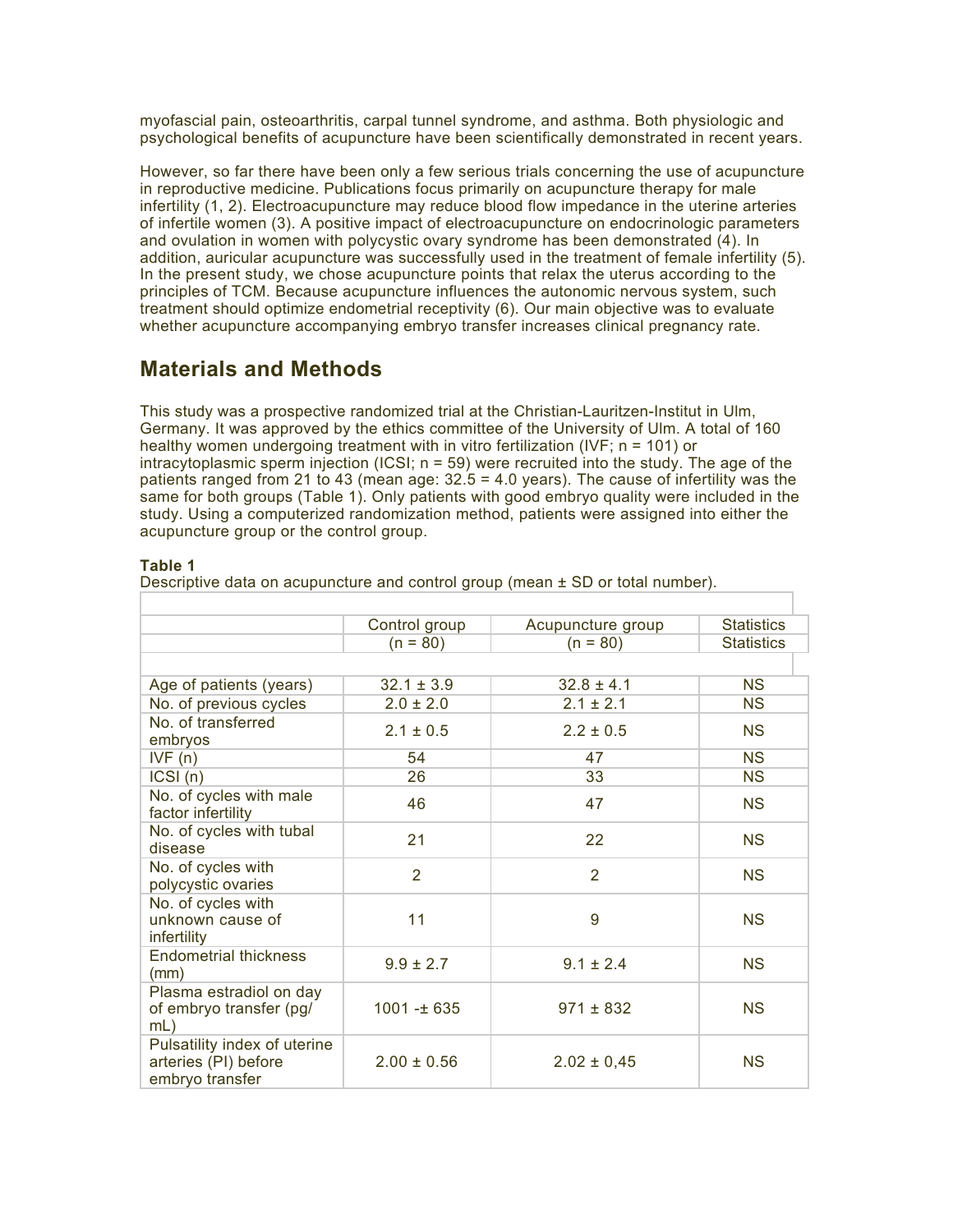| Pulsatility index of uterine<br>arteries (PI) after embryo<br>transfer | $2.19 \pm 0.52$ | $2.22 \pm 0.44$ | <b>NS</b>  |  |
|------------------------------------------------------------------------|-----------------|-----------------|------------|--|
| Pregnant                                                               | 21/80 (26.3%)   | 34/80 (42.5%)   | $P = 0.03$ |  |
|                                                                        |                 |                 |            |  |

 $NS = not significant (P > .05)$ . *Paulus. Acupuncture in ART. Fertil Steril 2002.*

Ovarian stimulation, oocyte retrieval, and in vitro culture were performed as previously described (7). Transvaginal ultrasound-guided needle aspiration of follicular fluid was performed 36 to 38 hours after hCG administration. Immediately after follicle puncture, the oocytes were retrieved, assessed, and fertilized in vitro. Sperm preparation and culture conditions did not differ for either group.

In cases of severe male subfertility, ICSI was preferred, as described in the literature (8). Forty-eight hours after the IVF or ICSI procedure, embryos were evaluated according to their appearance as type 1 or 2 (good), type 3 or 4 (poor), as described in literature (9).

Just before and after embryo transfer, all patients underwent ultrasound scans of the uterus using a 7-MHz transvaginal probe (LOGIQ 400 Pro, GE Medical Systems Ultra-sound Europe, Solingen, Germany). Pulsed Doppler curves of both uterine arteries were measured by one observer. The pulsatility index (PI) for each artery was calculated electronically from a smooth curve fitted to the average waveform over three cardiac cycles.

A maximum of three embryos, in accordance with German law, were transferred into the uterine cavity on day 2 or 3 after oocyte retrieval. For embryo replacement, the patient was placed in a dorsal lithotomy position, with an empty bladder. The cervix was exposed with a bivalved speculum, then washed with culture media prior to embryo transfer. Labotect Embryo Transfer Catheter Set (Labotect GmbH, Go¨ ttingen, Germany) was used for atraumatic replacement owing to the curved guiding cannula with a ball end, allowing the set to be used reliably even with difficult anatomic conditions. The metallic reinforced inner catheter shaft al lowed safe passage through the cervical canal. When the catheter tip lay close to the fundus, the medium containing the embryos was expelled and the catheter withdrawn gently. After this procedure, the patient was placed at bed rest for 25 minutes. All oocyte retrievals and embryo transfers were performed by one examiner using the same method. The examiner was not aware of the patient's treatment group (control or acupuncture).

At the time of the embryo transfer, blood samples (10 mL) were obtained from the cubital vein. Plasma estrogen was determined by an immunometric method using the IMMULITE 2000 Immunoassay System (DPC Diagnostic Product Corporation, Los Angeles, CA).

Luteal phase support was given by transvaginal progesterone administration (Utrogest®, 200 mg, three times per day; Kade, Berlin, Germany). Progesterone administration was initiated on the day after oocyte retrieval and was continued until the serum ß-hCG measurement 14 to 16 days after transfer and, in cases of pregnancy, until gestation week 8.

Each patient in the experimental group received an acupuncture treatment 25 minutes before and after embryo transfer. Sterile disposable stainless steel needles (0.25 X 25 mm) were inserted in acupuncture point locations. Needle reaction (soreness, numbness, or distention around the point = Deqi sensation) occurred during the initial insertion. After 10 minutes, the needles were rotated in order to maintain Deqi sensation. The needles were left in position for 25 minutes and then removed. The depth of needle insertion was about 10 to 20 mm, depending on the region of the body undergoing treatment. Before embryo transfer, we used the following locations: Cx6 *(Neiguan)*, Sp8 *(Diji)*, Liv3 *(Taichong)*, Gv20 *(Baihui)*, and S29 *(Guilai)*.

After embryo transfer, the needles were inserted at the following points: S36 *(Zusanli)*, Sp6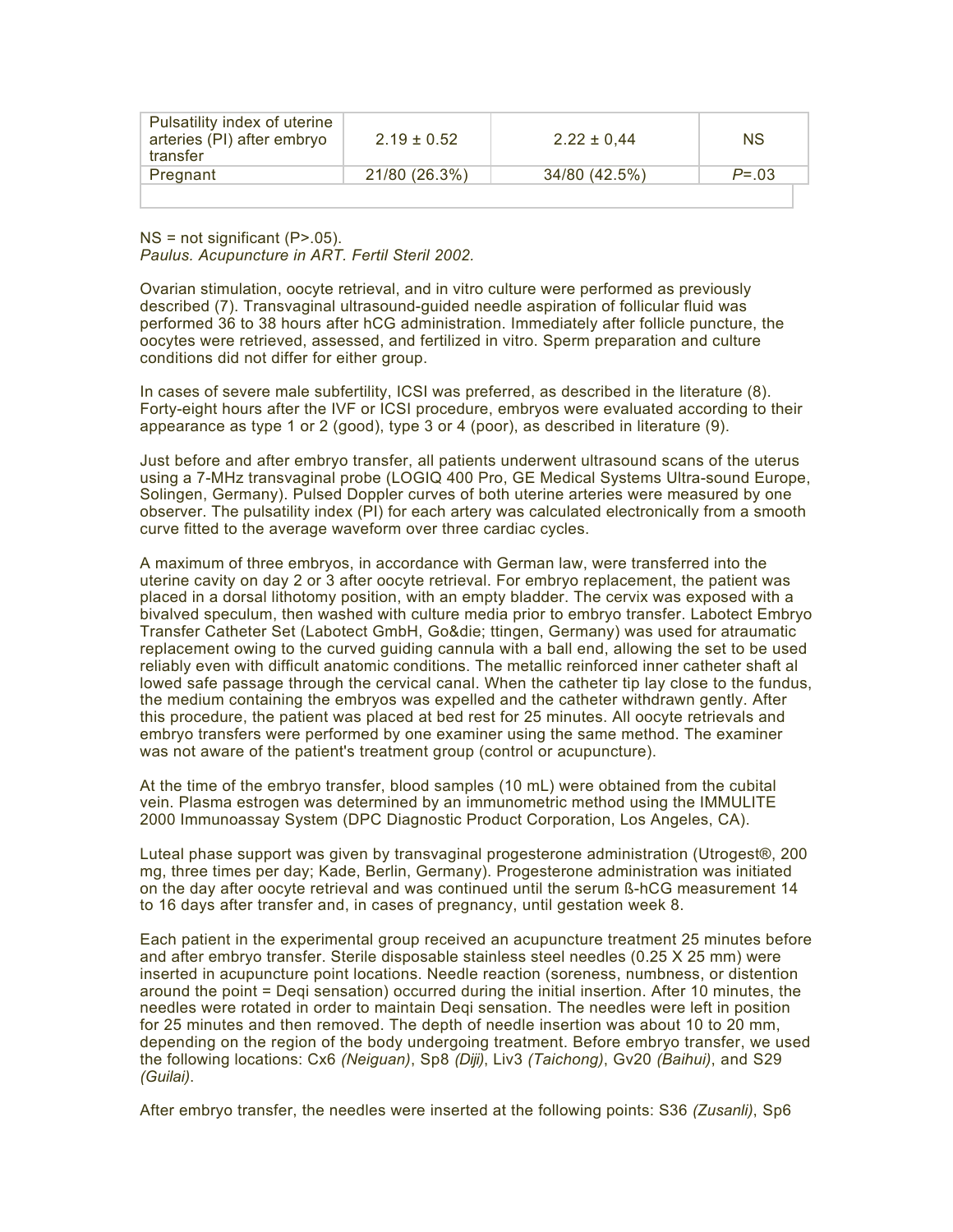*(Sanyinjiao)*, Sp10 *(Xuehai)*, and Li4 *(Hegu)*.

In addition, we used small stainless needles  $(0.2 \times 13 \text{ mm})$  for auricular acupuncture at the following points, without rotation: ear point 55 *(Shenmen)*, ear point 58 *(Zhigong)*, ear point 22 *(Neifenmi)*, and ear point 34 *(Naodian)*. Two needles were inserted in the right ear, the other two needles in the left ear. The four needles remained in the ears for 25 minutes. The side of the auricular acupuncture was changed after embryo transfer. The patients in the control group also remained lying still for 25 minutes after embryo transfer. All treatments were performed by the same well-trained examiner, in the same way.

The primary point of the study was to determine whether acupuncture improves the clinical pregnancy rate after IVF or ICSI treatment. Student's t-test was used as a corrective against any possible imbalance between the two groups regarding the following variables: age of patient, number of previous cycles, number of transferred embryos, endometrial thickness, plasma estradiol on day of transfer, method of treatment (IVF or ICSI), and blood flow impedance in the uterine arteries (pulsatility index). Chi-square test was used to compare the two groups. All statistical analyses were carried out using the software package Statgraphics (Manugistics, Inc., Rockville, MD).

### **Results**

A total of 160 patients was recruited for the study. Patients who failed to conceive during the first treatment cycle were not reentered into the study. According to the randomization, 80 patients were treated with acupuncture, and 80 patients underwent the usual therapy without acupuncture.

As Table 1 shows, there were no statistically significant differences between the two groups with respect to the following covariants: age of patient, number of previous cycles, number of transferred embryos, endometrial thickness, plasma estradiol on day of transfer, or method of treatment (IVF or ICSI). Clinical indications for ART were the same for patients of both groups. The blood flow impedance in the uterine arteries (pulsatility index) did not differ between the groups before and after embryo transfer.

The analysis shows that the pregnancy rate for the acupuncture group is considerably higher than for the control group (42.5% vs 26.3%; *P*=.03).

## **Discussion**

The acupuncture points used in this study were chosen according to the principles of TCM (10): Stimulation of *Taiying* meridians (spleen) and *Yangming* meridians (stomach, colon) would result in better blood perfusion and more energy in the uterus. Stimulation of the body points Cx6, Liv3, and Gv20, as well as stimulation of the ear points 34 and 55, would sedate the patient. Ear point 58 would influence the uterus, whereas ear point 22 would stabilize the endocrine system.

The anesthesia-like effects of acupuncture have been studied extensively. Acupuncture needles stimulate muscle afferents innervating ergoreceptors, which leads to increased ßendorphin concentration in the cerebrospinal fluid (11). The hypothalamic ß-endorphinergic system has inhibitory effects on the vasomotor center, thereby reducing sympathetic activity. This central mechanism, which involves the hypothalamic and brainstem systems, controls many major organ systems in the body (12). In addition to central sympathetic inhibition by the endorphin system, acupuncture stimulation of the sensory nerve fibers may inhibit the sympathetic outflow at the spinal level. By changing the concentration of central opioids, acupuncture may also regulate the function of the hypothalamic-pituitary-ovarian axis via the central sympathetic system (13).

Kim et al. (14) suggested that Li4 acupuncture treatment could be useful in inhibiting the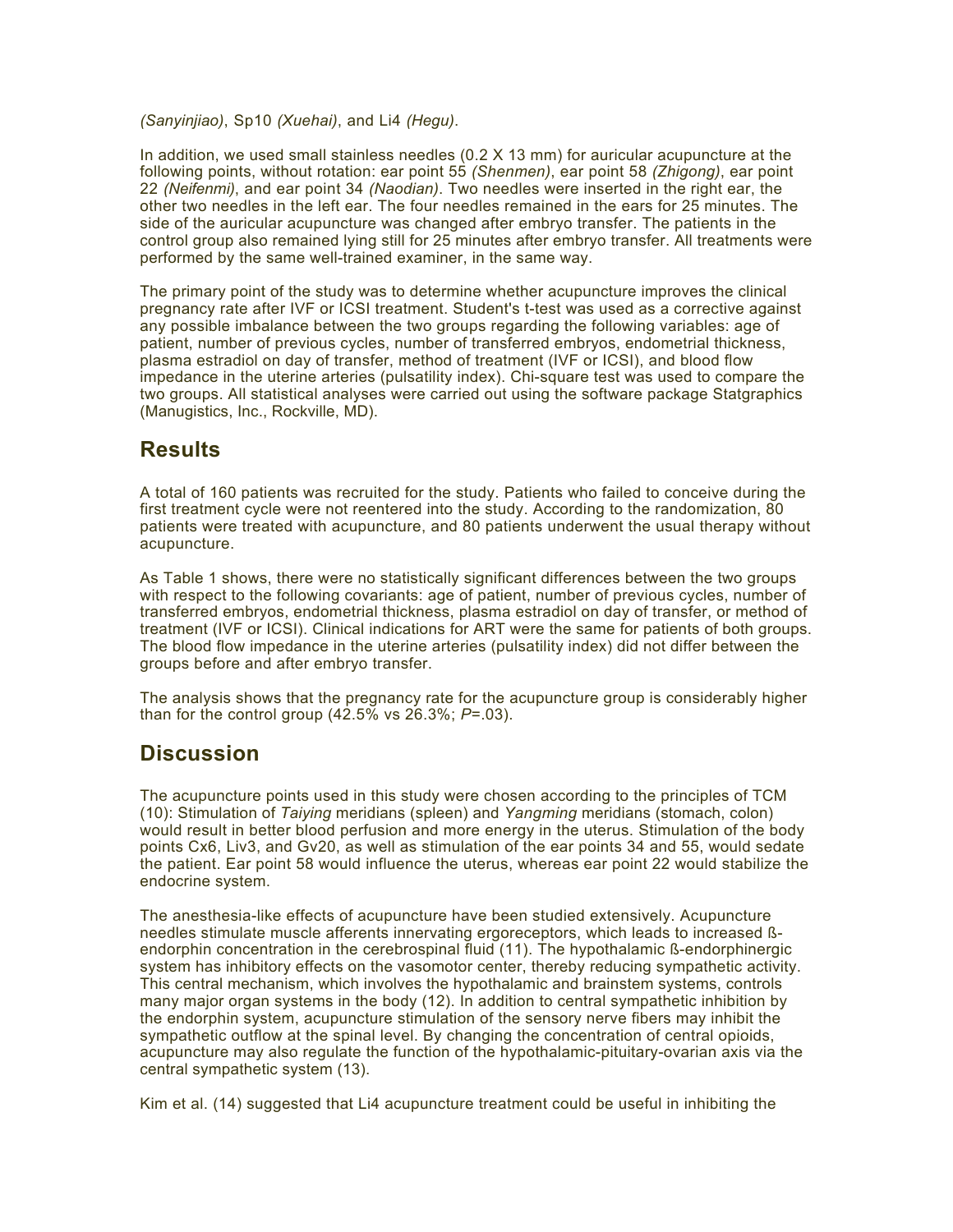uterus motility. In their rat experiments, treatment on the Li4 acupoint suppressed the expression of COX-2 enzyme in the endometrium and myometrium of pregnant and nonpregnant uteri.

Stener-Victorin et al. (3) reduced high uterine artery blood flow impedance by a series of eight electroacupuncture treatments, twice a week for 4 weeks. They suggest that a decreased tonic activity in the sympathetic vasoconstrictor fibers to the uterus and an involvement of central mechanisms with general inhibition of the sympathetic outflow may be responsible for this effect. In our study, we could not see any differences in the pulsatility index between the acupuncture and control group before or after embryo transfer. This may be due to a different acupuncture protocol and the selected sample of patients with high blood flow impedance of the uterine arteries ( $PI \ge 3.0$ ) in the Stener-Victorin et al. study.

As we could not observe any significant differences in covariants between the acupuncture and control groups, the results demonstrate that acupuncture therapy improves pregnancy rate.

Further research is needed to demonstrate precisely how acupuncture causes physiologic changes in the uterus and the reproductive system. To rule out the possibility that acupuncture produces only psychological or psychosomatic effects, we plan to use a placebo needle set as a control in a future study.

#### **References**

| 1.  | Siterman S, Eltes F, Wolfson V, Lederman H, Bartoov B. Does acupuncture<br>treatment affect sperm density in males with very low sperm count? A pilot study.<br>Andrologia 2000;32:31-9.                                                                             |
|-----|----------------------------------------------------------------------------------------------------------------------------------------------------------------------------------------------------------------------------------------------------------------------|
| 2.  | Bartoov B, Eltes F, Reichart M, Langzam J, Lederman H, Zabludovsky N.<br>Quantitative ultramorphological analysis of human sperm: fifteen years of<br>experience in the diagnosis and management of male factor infertility. Arch Androl<br>1999;43:13-25.           |
| 3.  | Stener-Victorin E, Waldenstrom U, Andersson SA, Wikland M. Reduction of blood<br>flow impedance in the uterine arteries of infertile women with electro-acupuncture.<br>Hum Reprod 1996;11:1314 -7.                                                                  |
| 4.  | Stener-Victorin E, Waldenstrom U, Tagnfors U, Lundeberg T, Lindst-edt G, Janson<br>PO. Effects of electro-acupuncture on anovulation in women with polycystic ovary<br>syndrome. Acta Obstet Gynecol Scand 2000;79:180 -8.                                           |
| 5.  | Gerhard I, Postneek F. Auricular acupuncture in the treatment of female infertility.<br>Gynecol Endocrinol 1992;6:171-81.                                                                                                                                            |
| 6.  | Stener-Victorin E, Lundeberg T, Waldenstrom U, Manni L, Aloe L, Gunnarsson S,<br>Janson PO: Effects of electro-acupuncture on nerve growth factor and ovarian<br>morphology in rats with experimentally induced polycystic ovaries. Biol Reprod<br>2000;63:1497-503. |
| 7.  | Strehler E, Abt M, El-Danasouri I, De Santo M, Sterzik K. Impact of recombinant<br>follicle-stimulating hormone and human menopausal gonadotropins on in vitro<br>fertilization outcome. Fertil Steril 2001;75: 332-6.                                               |
| 8.  | Palermo GD, Schlegel PN, Colombero LT, Zaninovic N, Moy F, Rosenwaks Z.<br>Aggressive sperm immobilization prior to intracytoplasmic sperm injection with<br>immature spermatozoa improves fertilization and pregnancy rates. Hum Reprod<br>1996;11:1023-9.          |
| 9.  | Plachot M, Mandelbaum J: Oocyte maturation, fertilization and embryonic growth in<br>vitro. Br Med Bull 1990;46:675-94.                                                                                                                                              |
| 10. | Maciocia G. Obstetrics and gynecology in Chinese medicine. New York: Churchill<br>Livingstone, 1998.                                                                                                                                                                 |
| 11. | Hoffmann P, Terenius L, Thoren P. Cerebrospinal fluid immunoreactive beta-<br>endorphin concentration is increased by voluntary exercise in the spontaneously<br>hypertensive rat. Regul Pept 1990;28:233-9.                                                         |